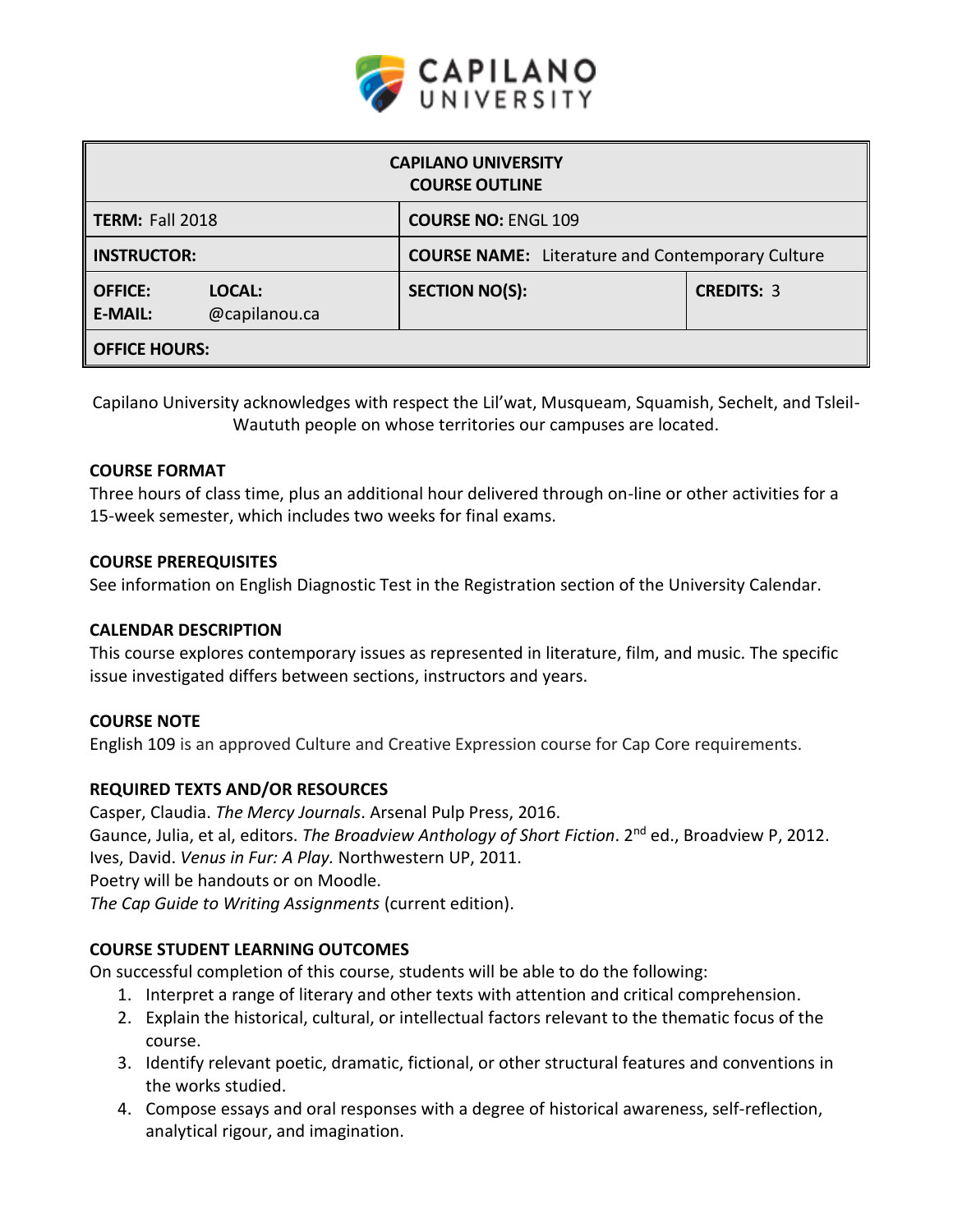- 5. Prepare for and participate in class discussion and seminar groups with content designed to add to the collective understanding of texts and issues.
- 6. Compose essays that conform to accepted practices for conducting research and presenting evidence, while also striving to be insightful, original, and creative.

Students who complete this Culture and Creative Expression course will be able to do the following

- 1. Engage in creative processes including conception, investigation, execution, and ongoing critical analysis.
- 2. Identify, analyze, and critique the elements of a form of expression using its specific vocabulary.
- 3. Explain or demonstrate the connection between various events, ideas, traditions, and belief systems and the modes in which they are artistically or culturally expressed.
- 4. Interpret diverse forms of creative expression from different perspectives (e.g. artistic, historical, Indigenous, literary, scientific, philosophical).

## **COURSE CONTENT**

| <b>Topics:</b>                                                  | <b>Approx. time allotted</b> |  |
|-----------------------------------------------------------------|------------------------------|--|
| Course Theme: Contemporary Attitudes to Love and Death          |                              |  |
| Gaunce, Julia, et al., The Broadview Anthology of Short Fiction | 7 weeks                      |  |
| Claudia Casper, The Mercy Journals                              | 2 weeks                      |  |
| David Ives, Venus in Fur: A Play                                | 2 weeks                      |  |
| Poetry - S. Plath, A. Sexton, T.S. Eliot, G. Stanley            | 2 weeks                      |  |
| Final Exam period                                               | 2 weeks                      |  |

Note: Texts and readings for this course may change (with adequate notice). Please consult with your instructor and the detailed course syllabus and/or Moodle site for the final reading list.

#### **EVALUATION PROFILE\***

| Written Assignments** | 50-70%    |
|-----------------------|-----------|
| Tests & Quizzes       | 10-20%    |
| Presentations         | $0 - 20%$ |
| Participation         | $0 - 10%$ |
| <b>Total</b>          | 100%      |

- To include one graded assignment returned prior to the withdrawal date.
- \*\* No single assignment to be worth more than 35% of the final grade.

#### **ASSIGNMENTS**

The assignment structure for this course is determined by the instructor in accordance with the learning outcomes outlined above. Please refer to the course syllabus and Moodle site for a more detailed breakdown.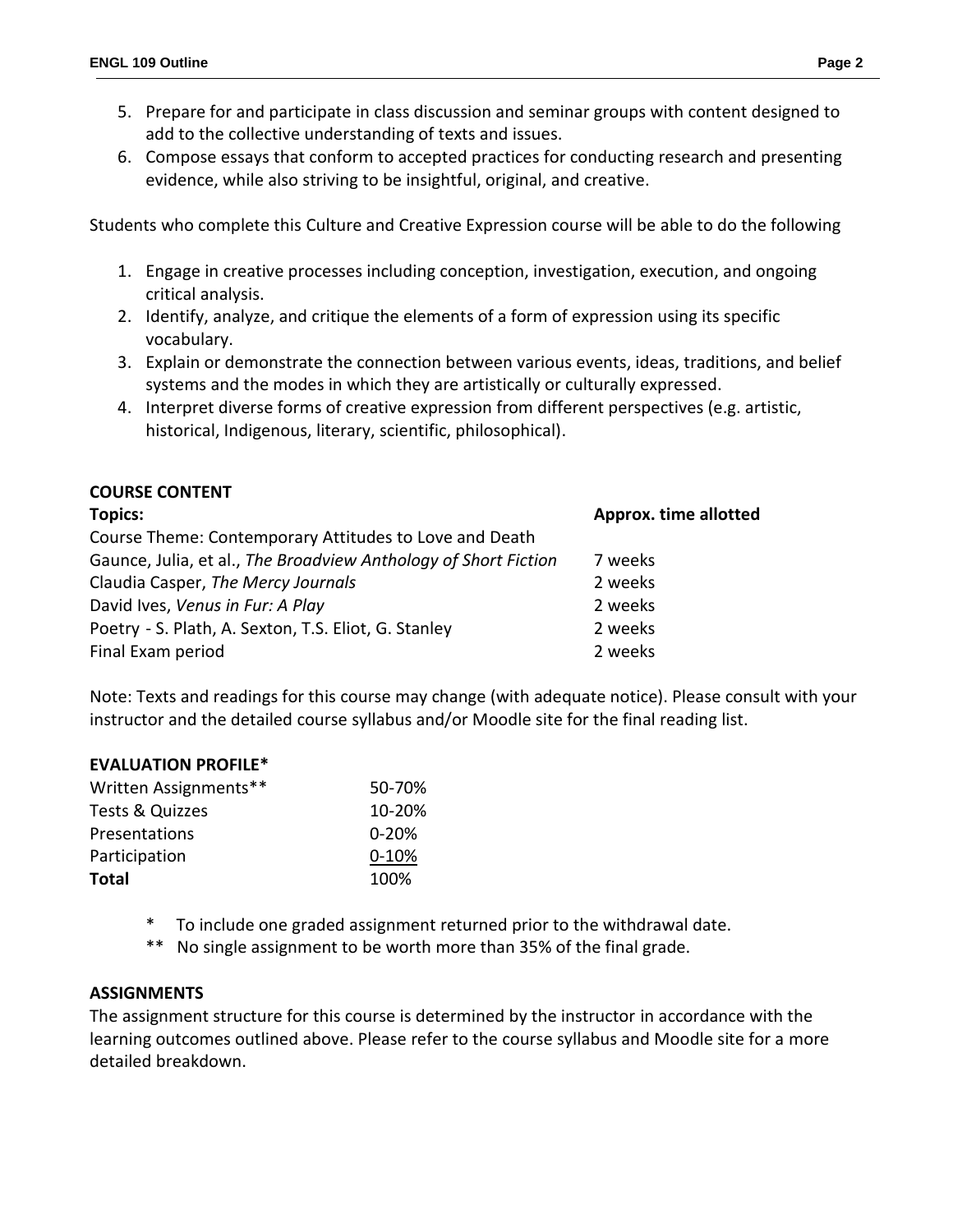**Written Assignments:** This course will include a combination of short written assignments (e.g. reading responses, primary source analysis, article review) and longer assignments such as a research essay.

### **Tests and Quizzes:**

This course may include a combination of quizzes and tests (e.g. pop quiz, midterm exam). The format of tests and quizzes will be determined by the instructor and may include a combination of short answer and essay questions.

### **Presentations:**

This course may include a presentation component, which may be an individual or group assignment (e.g. in-class debate, academic poster, research presentation). Detailed instructions will be provided in class and on Moodle.

#### **Participation:**

Participation grades are based on the consistency, quality, and frequency of contributions to class discussions. Consistency means attending every class, maintaining a positive and respectful presence in the classroom, and actively contributing to discussions on a regular basis. Quality means demonstrating respect for peers and their contributions; listening attentively during lectures and when other students are speaking; and participating in all activities with an open and inquisitive mind.

#### **GRADING PROFILE**

|               |                           | $A+ = 90-100$ $B+ = 77-79$ $C+ = 67-69$ $D = 50-59$ |  |
|---------------|---------------------------|-----------------------------------------------------|--|
| $= 85-89$     |                           | $  B = 73-76   C = 63-66   F = 0-49$                |  |
| $A - = 80-84$ | $  B - 70-72   C - 60-62$ |                                                     |  |

#### **Incomplete Grades**

Grades of Incomplete "I" are assigned only in exceptional circumstances when a student requests extra time to complete their coursework. Such agreements are made only at the request of the student, who is responsible to determine from the instructor the outstanding requirements of the course.

#### **Late Assignments**

Assignments are due at the beginning of the class on the due date listed. If you anticipate handing in an assignment late, please consult with your instructor beforehand.

# **Missed Exams/Quizzes**

Make-up exams, quizzes and/or tests are given at the discretion of the instructor. They are generally given only in medical emergencies or severe personal crises. Some missed activities may not be able to be accommodated. Please consult with your instructor.

#### **Attendance**

This course is built around an active classroom component. Attendance in all class meetings is therefore strongly advised. Students not attending class regularly will be at a considerable disadvantage. Official university policy on attendance is found in the Calendar.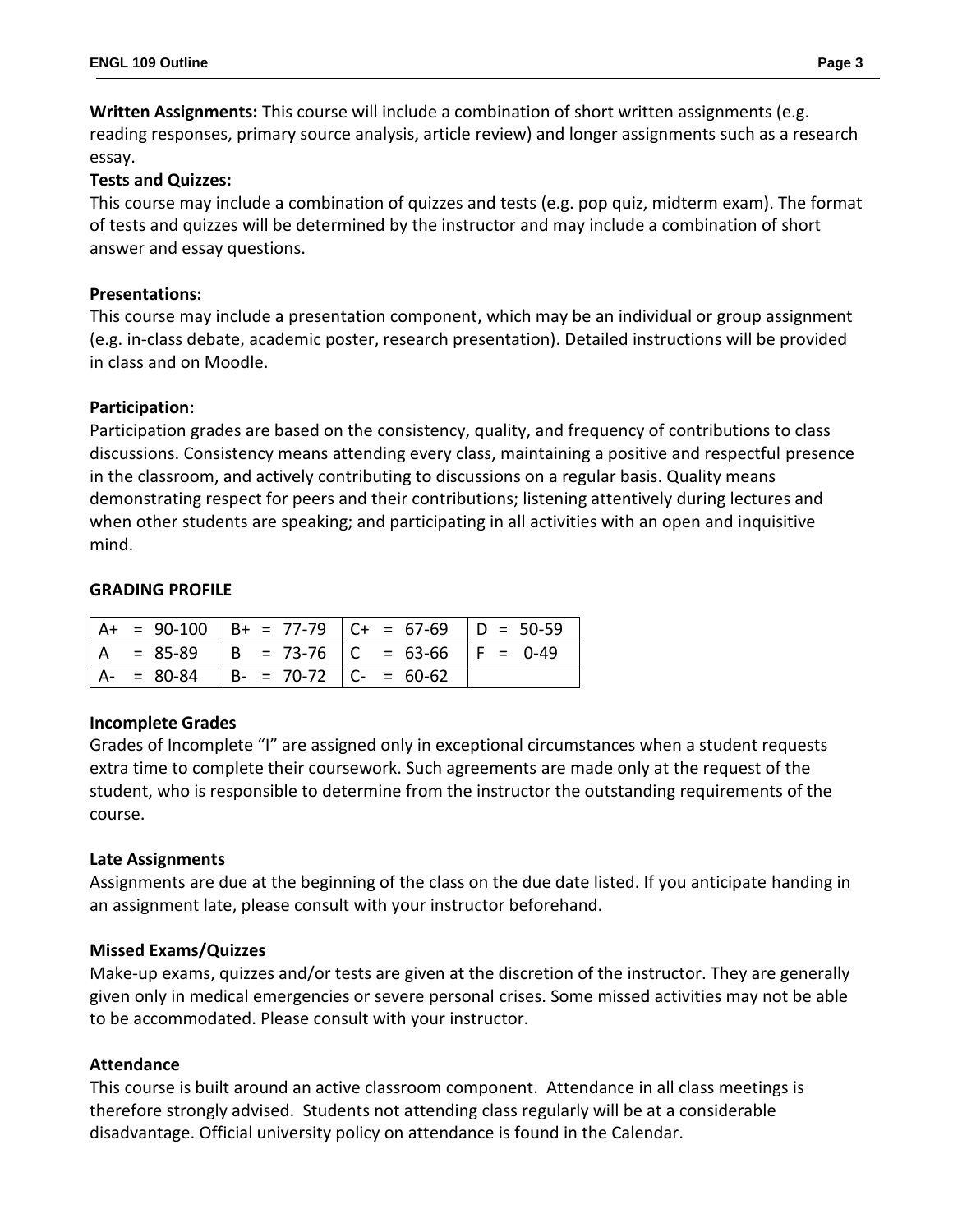#### **English Usage**

Students are expected to proofread all written work for any grammatical, spelling and stylistic errors. Instructors may deduct marks for incorrect grammar and spelling in written assignments.

### **Electronic Devices**

Students may use electronic devices during class for note-taking only.

#### **On-line Communication**

Outside of the classroom, instructors will (if necessary) communicate with students using either their official Capilano University email or Moodle; please check both regularly. Official communication between Capilano University and students is delivered to students' Capilano University email addresses only.

## **UNIVERSITY OPERATIONAL DETAILS**

#### **Tools for Success**

Many services are available to support student success for Capilano University students. A central navigation point for all services can be found at:<http://www.capilanou.ca/services/>

## **Capilano University Security: download the [CapU Mobile Safety App](https://www.capilanou.ca/services/safety-security/CapU-Mobile-Safety-App/)**

## **Policy Statement (S2009-06)**

Capilano University has policies on Academic Appeals (including appeal of final grade), Student Conduct, Academic Integrity, Academic Probation and other educational issues. These and other policies are available on the University website.

#### **Academic Integrity (S2017-05)**

Any instance of academic dishonesty or breach of the standards of academic integrity is serious and students will be held accountable for their actions, whether acting alone or in a group. See policy S2017-05 for more information:<http://www.capilanou.ca/about/governance/policies/Policies/>

Violations of academic integrity, including dishonesty in assignments, examinations, or other academic performances, are prohibited and will be handled in accordance with the Student Academic Integrity Procedures.

**Academic dishonesty** is any act that breaches one or more of the principles of academic integrity. Acts of academic dishonesty may include but are not limited to the following types:

**Cheating**: Using or providing unauthorized aids, assistance or materials while preparing or completing assessments, or when completing practical work (in clinical, practicum, or lab settings), including but not limited to the following:

- Copying or attempting to copy the work of another during an assessment;
- Communicating work to another student during an examination;
- Using unauthorized aids, notes, or electronic devices or means during an examination;
- Unauthorized possession of an assessment or answer key; and/or,